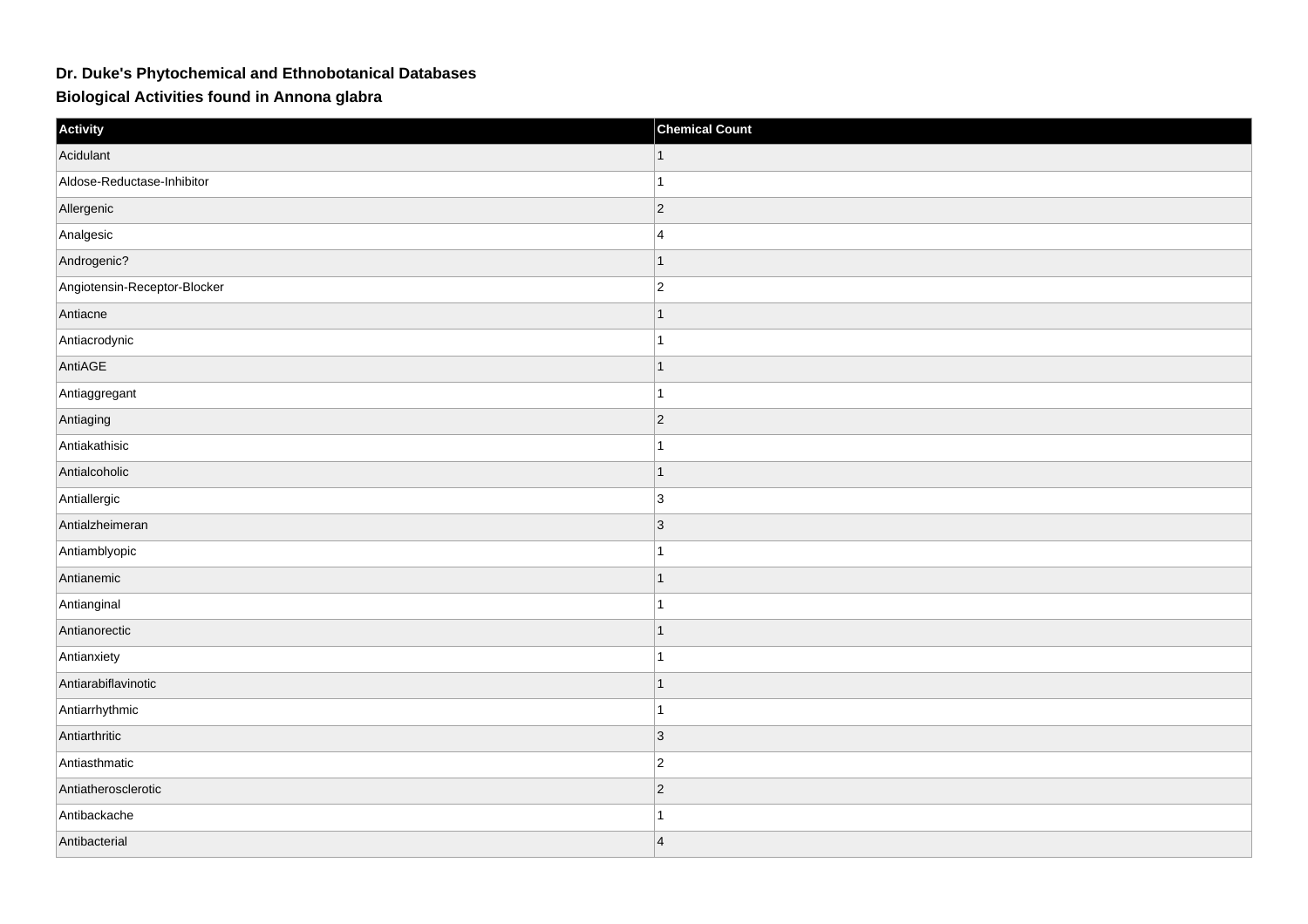| Activity              | <b>Chemical Count</b>    |
|-----------------------|--------------------------|
| Antiberiberi          | 1.                       |
| Anticancer            |                          |
| Anticanker            | $\overline{c}$           |
| Anticarcinomic        | $\overline{\phantom{a}}$ |
| Anticardiospasmic     | 1                        |
| Anticarpal-Tunnel     |                          |
| Anticataract          | 4                        |
| Anticephalagic        |                          |
| Anticervicaldysplasic | $\overline{3}$           |
| AntiCFS               | 1                        |
| Anticheilitic         | $\overline{2}$           |
| Antichilblain         |                          |
| Anticlimacteric       | $\overline{c}$           |
| Anticold              |                          |
| Anticolitic           |                          |
| Anticonvulsant        | 1                        |
| Anticoronary          | 1                        |
| AntiCrohn's           |                          |
| AntiCTS               |                          |
| Antidecubitic         | $\vert$ 3                |
| Antideliriant         |                          |
| Antidementia          | $\vert 3 \vert$          |
| Antidepressant        | $\overline{2}$           |
| Antidermatitic        |                          |
| Antidermatophytic     | $\overline{\phantom{a}}$ |
| Antidiabetic          | $\vert 3 \vert$          |
| Antidopaminergic      | 1                        |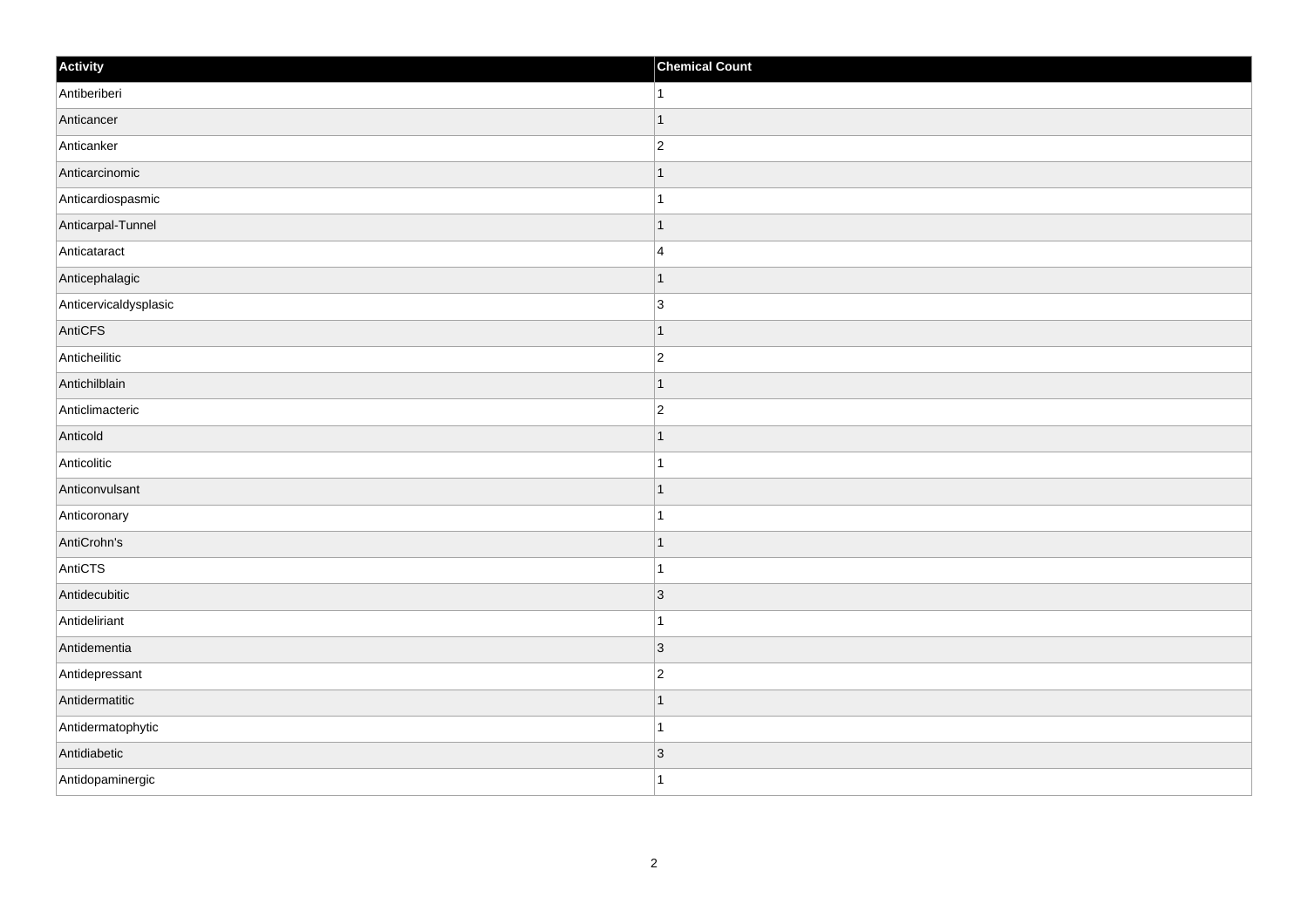| Activity            | <b>Chemical Count</b> |
|---------------------|-----------------------|
| Antidote (Aluminum) | $ 2\rangle$           |
| Antidote (Cadmium)  | $\mathbf{1}$          |
| Antidote (Lead)     | $ 2\rangle$           |
| Antidote (Paraquat) | $\mathbf{1}$          |
| Antidyspeptic       | $\mathbf{1}$          |
| Antidysphagic       | $\mathbf 1$           |
| Antieczemic         | $\vert$ 1             |
| Antiedemic          | $\mathbf{1}$          |
| Antiencephalitic    | $\mathbf{1}$          |
| Antiencephalopathic | $\mathbf{1}$          |
| Antiendometriotic   | $\mathbf{1}$          |
| Antiepileptic       | $\mathbf{1}$          |
| Antifatigue         | $ 2\rangle$           |
| Antifeedant         | $\mathbf{1}$          |
| Antifibrotic        | $\vert$ 1             |
| Antigallstone       | $\mathbf{1}$          |
| Antigastritic       | $\overline{2}$        |
| Antigingivitic      | $\mathbf{1}$          |
| Antiglaucomic       | $\vert$ 1             |
| Antiglossitic       | $\mathbf{1}$          |
| Antihangover        | $ 3\rangle$           |
| Antiheartburn       | $\vert$ 1             |
| Antihemorrhagic     | $\vert$ 1             |
| Antihepatitic       | $\mathbf{1}$          |
| Antihepatotoxic     | $\vert$ 1             |
| Antiherpetic        | $\vert$ 2             |
| Antihistaminic      | $ 2\rangle$           |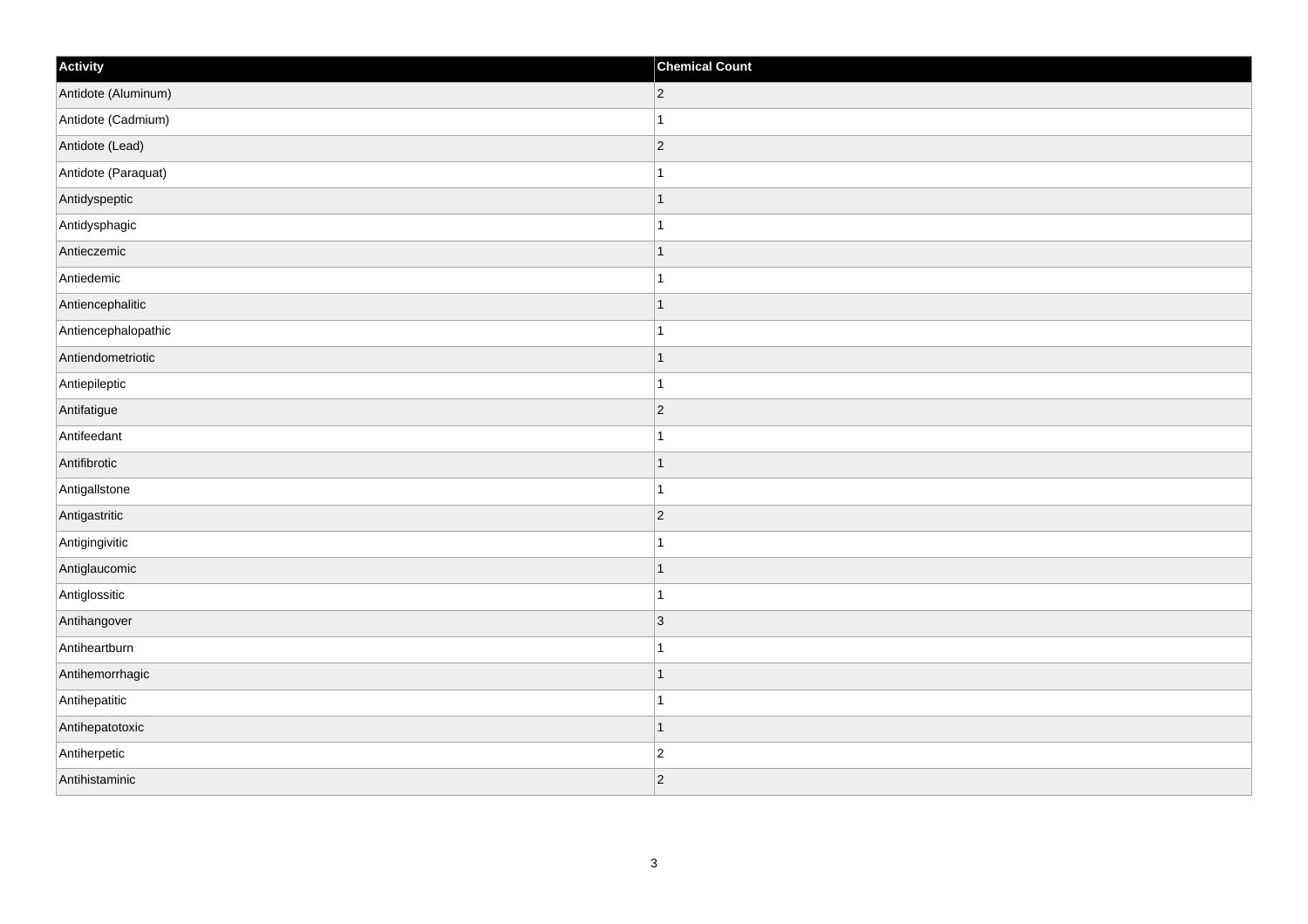| Activity           | <b>Chemical Count</b> |
|--------------------|-----------------------|
| Antihyperactivity  | $\vert$ 1             |
| Antihyperkeratotic | $\mathbf{1}$          |
| Antihyperkinetic   | $\mathbf{1}$          |
| Antihypertensive   | $ 3\rangle$           |
| Antiichythyotic    | $\mathbf{1}$          |
| Antiinfertility    | $\mathbf{1}$          |
| Antiinflammatory   | $\mathbf{1}$          |
| Antiinsomniac      | $\mathbf{1}$          |
| Antiinsomnic       | $\overline{1}$        |
| Antikeratitic      | $\vert$ 1             |
| Antilepric         | $\vert$ 1             |
| Antileukoplakic    | $\vert$ 1             |
| Antilipoperoxidant | $\mathbf{1}$          |
| Antilithic         | $\vert$ 1             |
| Antilupus          | $\mathbf{1}$          |
| AntiLyme           | $\vert$ 4             |
| Antimaculitic      | $\overline{2}$        |
| Antimastitic       | $\vert$ 1             |
| Antimeasles        | $\vert$ 1             |
| AntiMeniere's      | $\vert$ 1             |
| Antimenopausal     | $ 2\rangle$           |
| Antimenorrhagic    | $\vert$ 1             |
| Antimigraine       | $\vert 3 \vert$       |
| Antimutagenic      | $\vert$ 2             |
| Antimyocarditic    | $\vert$ 1             |
| Antineuralgic      | $\vert$ 2             |
| Antineuramidase    | $\vert$ 1             |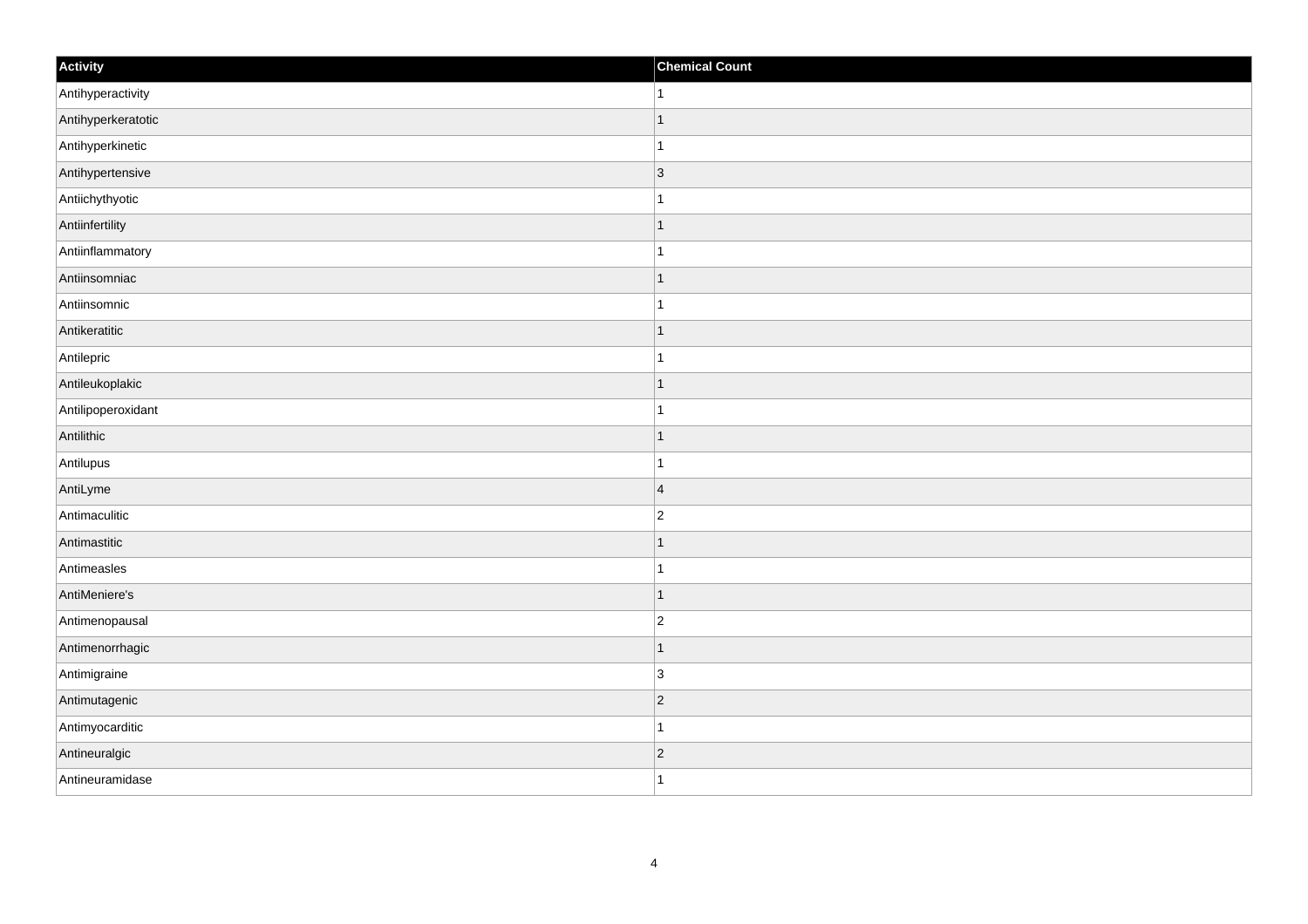| Activity           | <b>Chemical Count</b> |
|--------------------|-----------------------|
| Antineurasthenic   | $\vert$ 1             |
| Antineuritic       | $\mathbf{1}$          |
| Antineuropathic    | $\mathbf 1$           |
| Antinitrosic       | $\mathbf 1$           |
| Antiobesity        | $\overline{4}$        |
| Antiorchitic       |                       |
| Antiosteoarthritic | $\vert$ 1             |
| Antiosteoporotic   | $\overline{3}$        |
| Antioxidant        | 3                     |
| Antiozenic         | $\mathbf{1}$          |
| Antipapillomic     | $\mathbf 1$           |
| Antiparkinsonian   | $\overline{c}$        |
| Antiparotitic      | $\vert$ 1             |
| Antipellagric      | $\overline{c}$        |
| Antiperiodontitic  | $ 2\rangle$           |
| Antiphotophobic    | $ 2\rangle$           |
| Antipityriasic     | $\mathbf 1$           |
| AntiPMS            | $\overline{c}$        |
| Antipneumonic      | $\vert$ 1             |
| Antipodriac        | $\mathbf{1}$          |
| Antipoliomyelitic  | $ 2\rangle$           |
| Antiporphyric      | $\mathbf{1}$          |
| Antiproliferant    | $\vert$ 1             |
| Antipsoriac        | $\mathbf 1$           |
| Antipyretic        | $\mathbf{1}$          |
| Antiradicular      | $\overline{c}$        |
| AntiRaynaud's      | $ 2\rangle$           |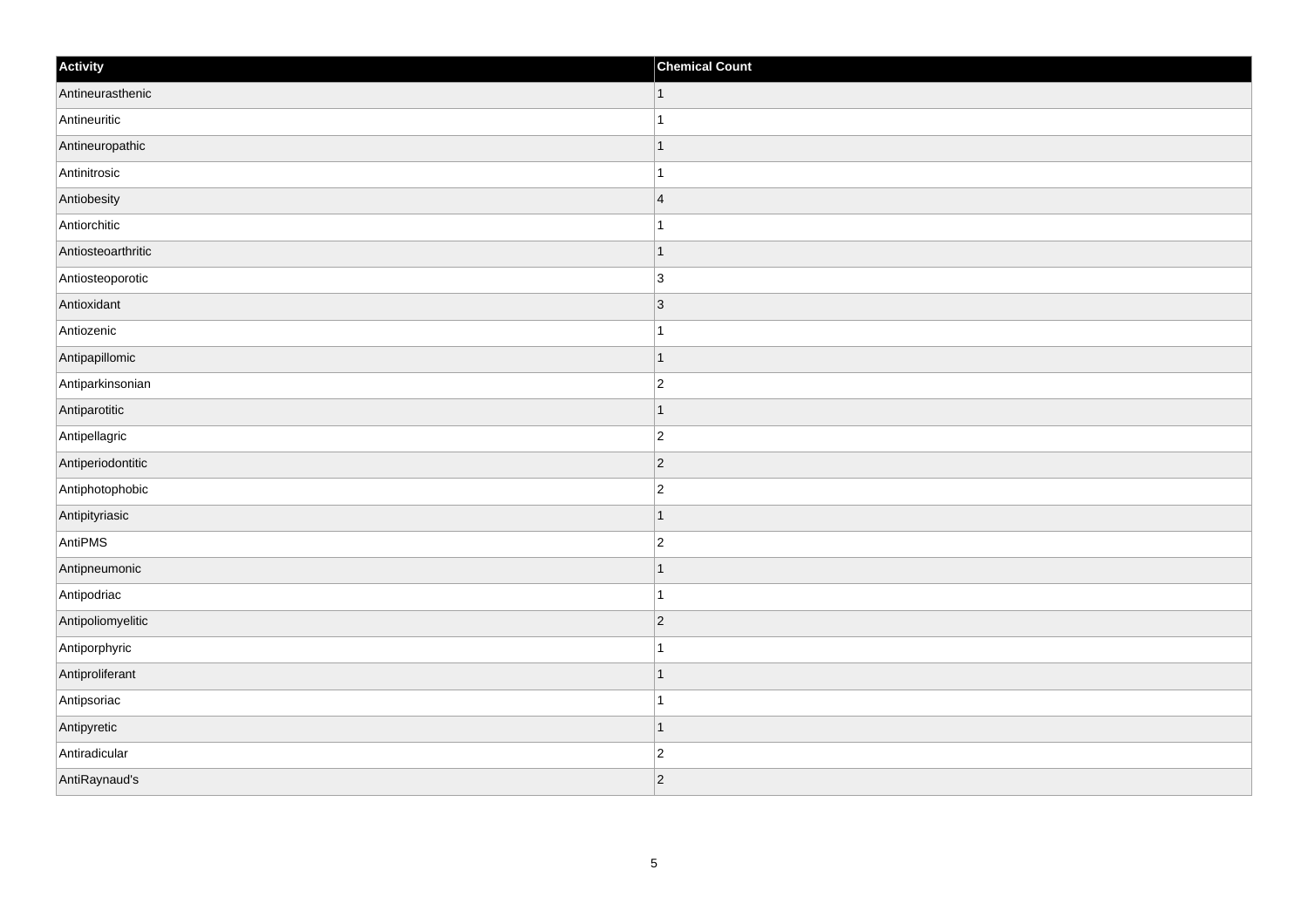| Activity                         | <b>Chemical Count</b> |
|----------------------------------|-----------------------|
| Antiretinotic                    | $\overline{1}$        |
| Antirheumatic                    | $\vert 3 \vert$       |
| Antirhinitic                     |                       |
| Antiscorbutic                    | 1                     |
| Antiscotomic                     | -1                    |
| Antiseptic                       | $\vert$ 2             |
| Antishingles                     |                       |
| Antispasmodic                    | $\overline{4}$        |
| Antistress                       | 3                     |
| Antisyndrome-X                   | 1                     |
| Antitic                          | 1                     |
| Antitumor                        | $\vert 3 \vert$       |
| Antitumor (Breast)               |                       |
| Antitumor (CNS)                  |                       |
| Antitumor (Colon)                |                       |
| Antitumor (Gastric)              | ∣ 1                   |
| Antitumor (Lung)                 | $\overline{c}$        |
| Antitumor (Prostate)             |                       |
| Antitumor (Stomach)              |                       |
| Antiulcer                        | $\overline{3}$        |
| Antivertigo                      |                       |
| Antiviral                        | 1                     |
| Antixerophthalmic                | $\mathbf{1}$          |
| Anxiolytic                       | $\vert$ 2             |
| Apoptotic                        |                       |
| Asthma-preventive                |                       |
| Beta-Adrenergic Receptor Blocker |                       |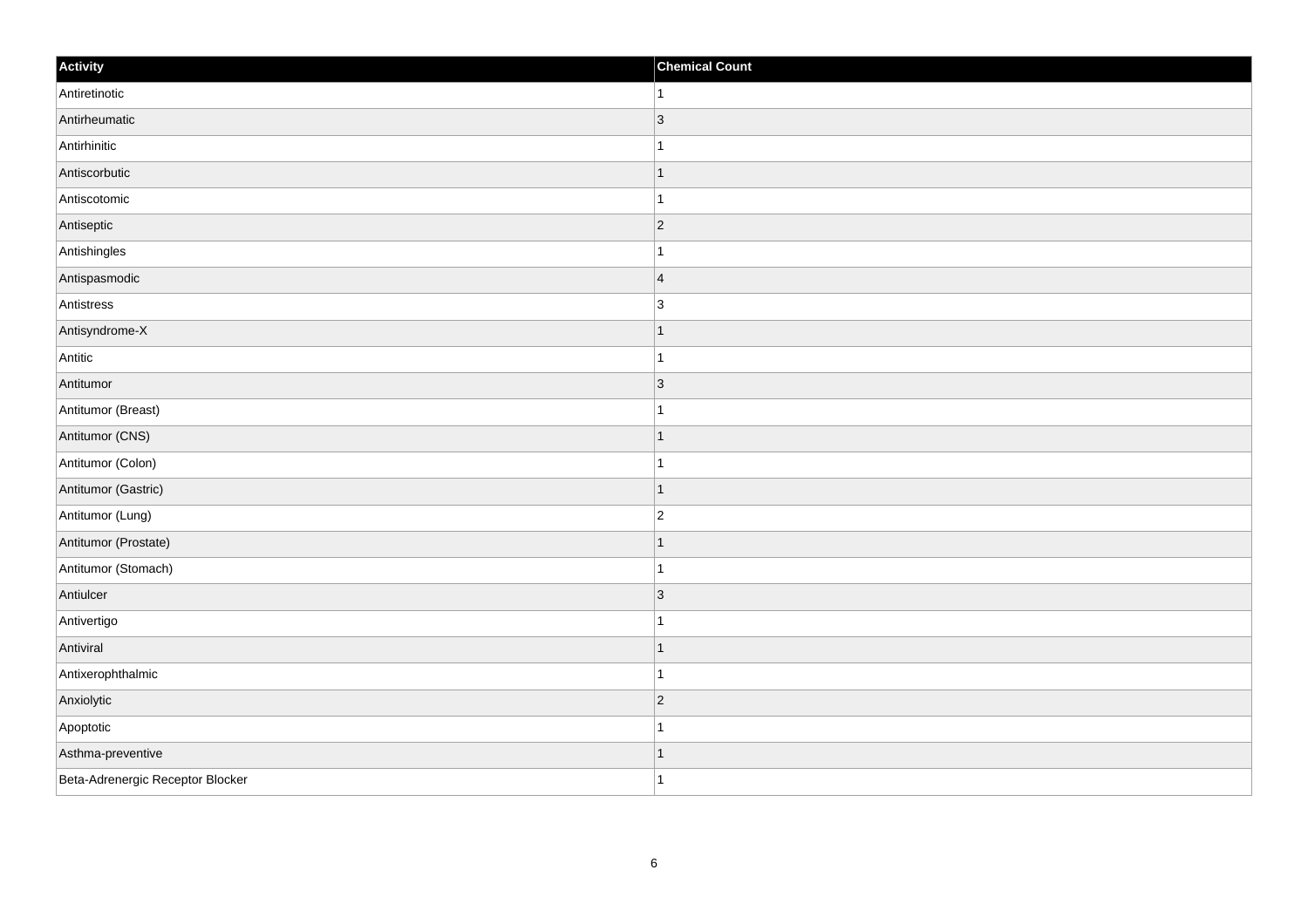| Activity                             | <b>Chemical Count</b> |
|--------------------------------------|-----------------------|
| Beta-Blocker                         | $\vert$ 1             |
| Beta-Glucuronidase-Inhibitor         | $\mathbf{1}$          |
| Calcium-Antagonist                   | $\mathbf{1}$          |
| Calcium-Channel-Blocker              | $\mathbf{1}$          |
| Cancer-Preventive                    | $\overline{5}$        |
| Candidicide                          | $\vert$ 2             |
| Cardioprotective                     | $ 3\rangle$           |
| Chemopreventive                      | $\mathbf{1}$          |
| Circulotonic                         | $\mathbf{1}$          |
| <b>CNS-Stimulant</b>                 | $\mathbf{1}$          |
| Cold-preventive                      | $\mathbf{1}$          |
| Collagenic                           | $\mathbf{1}$          |
| Colorant                             | $\vert$ 1             |
| Convulsant                           | $\mathbf{1}$          |
| COX-1-Inhibitor                      | $\mathbf{1}$          |
| COX-2-Inhibitor                      | $\mathbf{1}$          |
| Cytotoxic                            | $\overline{2}$        |
| Detoxicant                           | $\mathbf{1}$          |
| Diuretic                             | $ 3\rangle$           |
| Dopamine-Adenylate-Cyclase-Inhibitor | $ 2\rangle$           |
| Fibrinolytic                         | $\mathbf{1}$          |
| Fistula-Preventive                   | $\mathbf{1}$          |
| Fungicide                            | 4                     |
| Gastroprotective                     | $\overline{1}$        |
| Hepatoprotective                     | $\mathbf{1}$          |
| Hepatotoxic                          | $\mathbf{1}$          |
| Hyperthermic                         | $\vert$ 1             |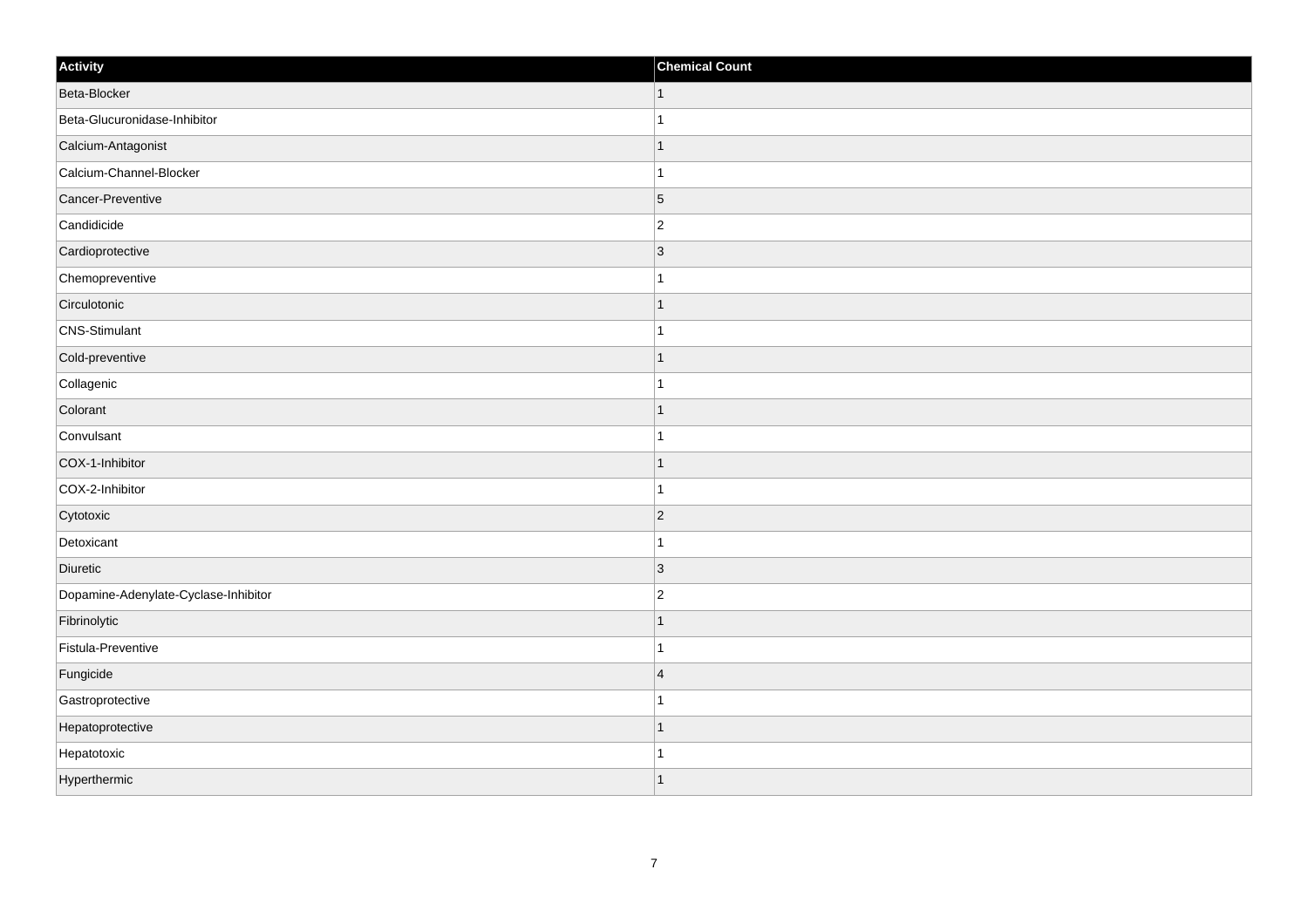| Activity                   | <b>Chemical Count</b> |
|----------------------------|-----------------------|
| Hypocholesterolemic        | $\overline{4}$        |
| Hypoglycemic               | $ 2\rangle$           |
| Hypolipidemic              |                       |
| Hypotensive                | $\overline{4}$        |
| Hypouricemic               | $\mathbf{1}$          |
| Immunomodulator            | -1                    |
| Immunostimulant            | $\overline{3}$        |
| Insecticide                | $\mathbf 1$           |
| Insectifuge                |                       |
| Interferon-Synergist       | $\vert$ 1             |
| Interferonogenic           | $\vert$ 1             |
| Laxative                   | $ 2\rangle$           |
| Lithogenic                 | $\mathbf{1}$          |
| Mucogenic                  | 1                     |
| Mucolytic                  |                       |
| Mycoplasmicide             | $\mathbf 1$           |
| Neuroprotective            | $\mathbf{1}$          |
| Osteogenic                 | $\overline{1}$        |
| Pesticide                  | $\,6$                 |
| Phagocytotic               | 1                     |
| Prooxidant                 | $\overline{c}$        |
| Pyrogenic                  | $\vert$ 1             |
| Sedative                   | $\overline{c}$        |
| Serotoninergic             | $\mathbf 1$           |
| Thymoprotective            | 1                     |
| Topoisomerase-II-Inhibitor | 1                     |
| Tranquilizer               | $\mathbf{1}$          |